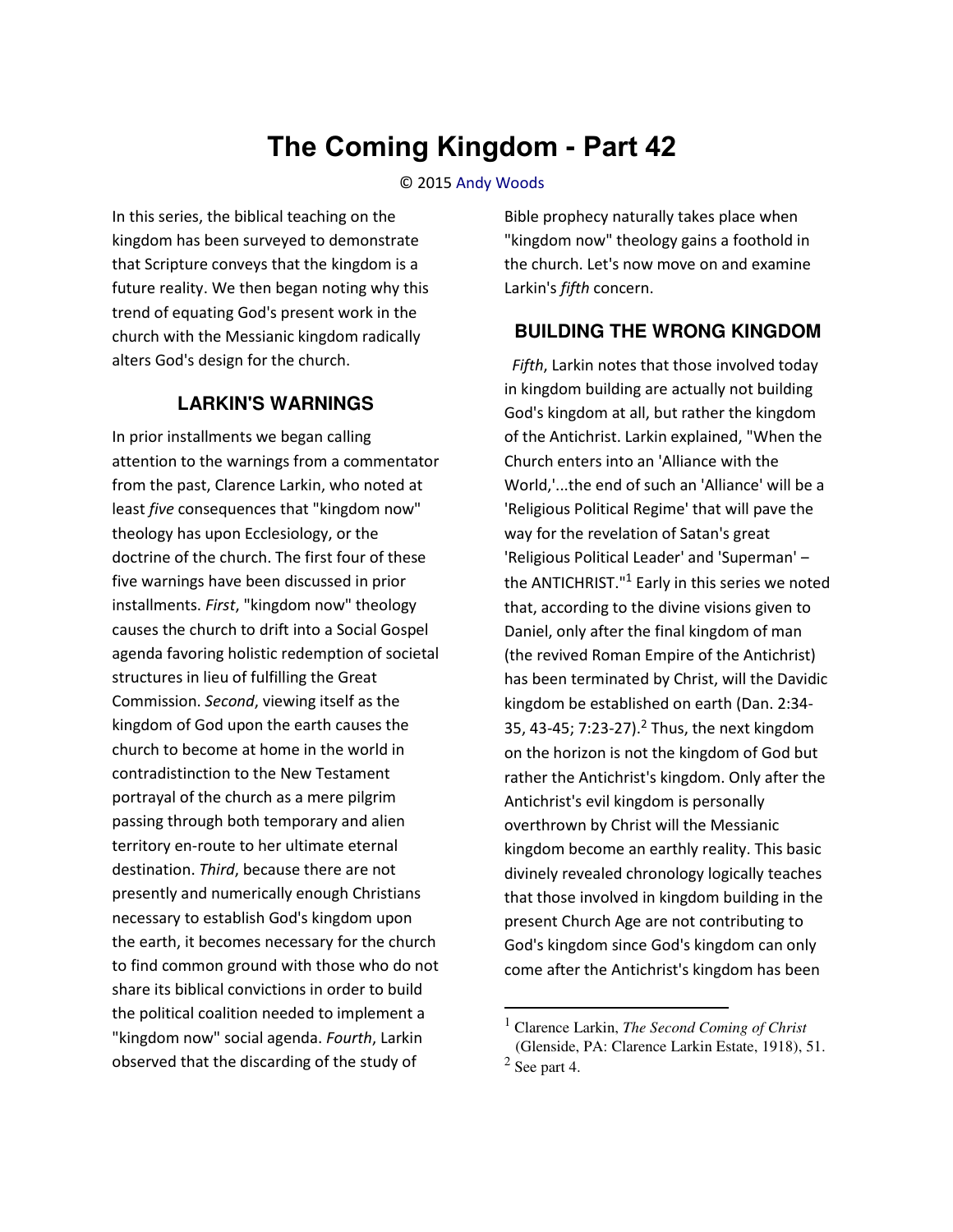abolished by God. Rather, they are helping build the next kingdom on the prophetic horizon, which is the Antichrist's kingdom! Dave Hunt articulates this very point:

There are many factors that make up the growing apostasy and seduction of the church. One of the most alarming, least understood, and fastest spreading errors is the teaching that earth instead of heaven is the ultimate home for the church, and that her goal is to take over the world and establish the kingdom of God. Only then, it is said, can Christ return—not, however, to take us to His Father's house as He promised His disciples in John 14, but to reign over the Kingdom which we have established for Him...if the real Jesus Christ is going to catch His bride up from earth to meet Him *in the air* (1 Thess. 4:17), then those who work to build a kingdom for a "Christ" whom they will meet with their feet planted on earth have been under heavy delusion indeed! They have been working for the Antichrist! $3$ 

Ideas have consequences. "Kingdom now" theology has a negative impact upon one's view of Ecclesiology or the doctrine of the church. Viewing the church as the kingdom shifts the focus of the church beyond God's intended design. As well noted by Clarence Larkin nearly a century ago, if "kingdom now" theology should get the upper hand in the church, it will confuse God's original purpose

for the church in at least *five* fundamental ways. The church will lose its purpose and thus forfeit its power. The church will no longer see itself as a mere pilgrim passing through Satan's domain. Rather, it will begin to view itself as being at home in the world. Moreover, the church will forge alliances with groups that do not share its core biblical convictions so as to foster the political alliance necessary in order to usher in a "kingdom now" agenda. The church will also cease emphasizing Bible prophecy. Finally, the church will involve itself in building Satan's kingdom rather than God's kingdom.

## **SIGNS AND WONDERS**

Beyond these concerns, there exists yet another area of monumental change in the life of the church that will be ushered in when the church embraces "kingdom now" theology. This area relates to the modern-day signs and wonders movement. There exists today within the body of Christ an intramural debate concerning the perpetuity of spiritual gifts. Cessationists maintain that the revelatory gifts (prophecy, knowledge, tongues, interpretation of tongues, etc...) and confirmatory gifts (miracles, healings, etc...) ceased with the closing of the New Testament canon at the conclusion of the first century while the edificatory gifts (teaching, mercy, giving, leadership, etc...) remain. Christians of the Charismatic and Pentecostal variety, on the other hand, remain firm in their conviction that all of the gifts of the Holy Spirit mentioned in the New Testament are fully functional and operational within the body of Christ today. While I remain in the Cessationist camp, I continue to have a friendship with and appreciation for many of my brothers and

l

<sup>3</sup> Dave Hunt, "Kingdom/Dominion Theology-Part 1," online:

[https://www.thebereancall.org/content/kingdomdo](https://www.thebereancall.org/content/kingdomdominion-theology-part-i) [minion-theology-part-i,](https://www.thebereancall.org/content/kingdomdominion-theology-part-i) February 1, 1987, accessed 12 July 2015.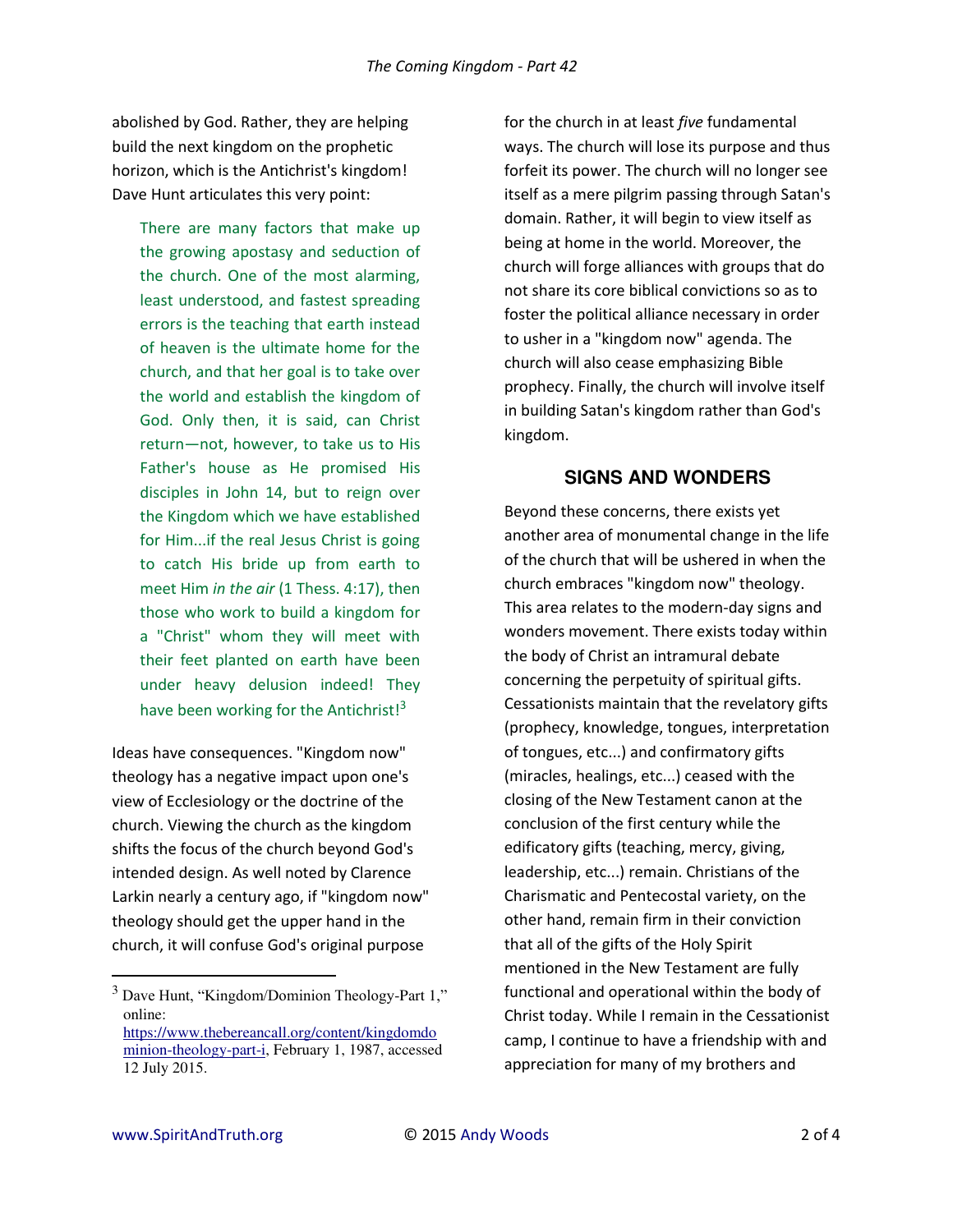sisters on the other side of this theological divide. My real point of contention here is against a type of hyper-Pentecostalism, which contends that signs and wonders are an absolute necessity in order to win someone to Christ. This approach is sometimes referred to as "power of evangelism." Such hyper-Pentecostalism places such an emphasis on the confirmatory and revelatory gifts as well as the necessity of accompanying signs and wonders that it transitions from being *an* issue to *the* central issue, thereby causing all other ecclesiastical issues to pale by way of comparison.

Although not all Pentecostals are "kingdom now" theologians, it is important to understand that the above described hyper-Pentecostalism is ultimately rooted in "kingdom now" theology. The reason for this nexus between the kingdom and signs and wonders is a simple one. The prophesied kingdom will be a time of unprecedented miracles, signs, and wonders. For example, of the future kingdom, Isaiah 35:5-6 predicts, "Then the eyes of the blind will be opened, and the ears of the deaf will be unstopped. Then the lame will leap like a deer, and the tongue of the mute will shout for joy." If the kingdom, a predicted time of unprecedented miracles, is now a present reality, then the present age should also be a time of unprecedented miracles. In fact, these miracles should be paramount as well as the centerpiece of all modern ministry activity. Such hyper-Pentecostalism can be found in the mentality and activities of the Vineyard movement. While not painting with too broad a brush since not all Vineyard leaders or members represent what could be classified as

hyper-Pentecostalism, it is fair to say that a strong dose of hyper-Pentecostalism resides today within the Vineyard movement.

Interestingly, the late John Wimber, the movement's founder, was heavily influenced by "kingdom now" theology. According to Wimber's own concession, he derived much of his views of the kingdom from the writings of George Eldon Ladd. Ladd taught a view called "Historic Premillennialism." Among other things, the view stands for the proposition that the kingdom is "already but not yet." While contending that some form of the earthly kingdom will ultimately come in the future millennial reign of Christ, the kingdom had also already been inaugurated in spiritual form in the present age. Ladd maintained that Jesus was currently seated and reigning on David's Throne in heaven orchestrating this present spiritual form of the kingdom. Although as mentioned earlier not all Charismatics and Pentecostals accept "kingdom now" theology, Wimber was a strong proponent of it. He was explicit in linking his belief in modern-day signs and wonders to a present manifestation of the kingdom. Note the following statement by Wimber in his book *Power Evangelism*.

I was already acquainted with George Eldon Ladd's writings (he was a Fuller Theological Seminary professor), but it was not until I read his book *Jesus and the Kingdom* that I realized his work on the kingdom formed a theological basis for power evangelism. As I read Dr. Ladd's books, and read afresh the